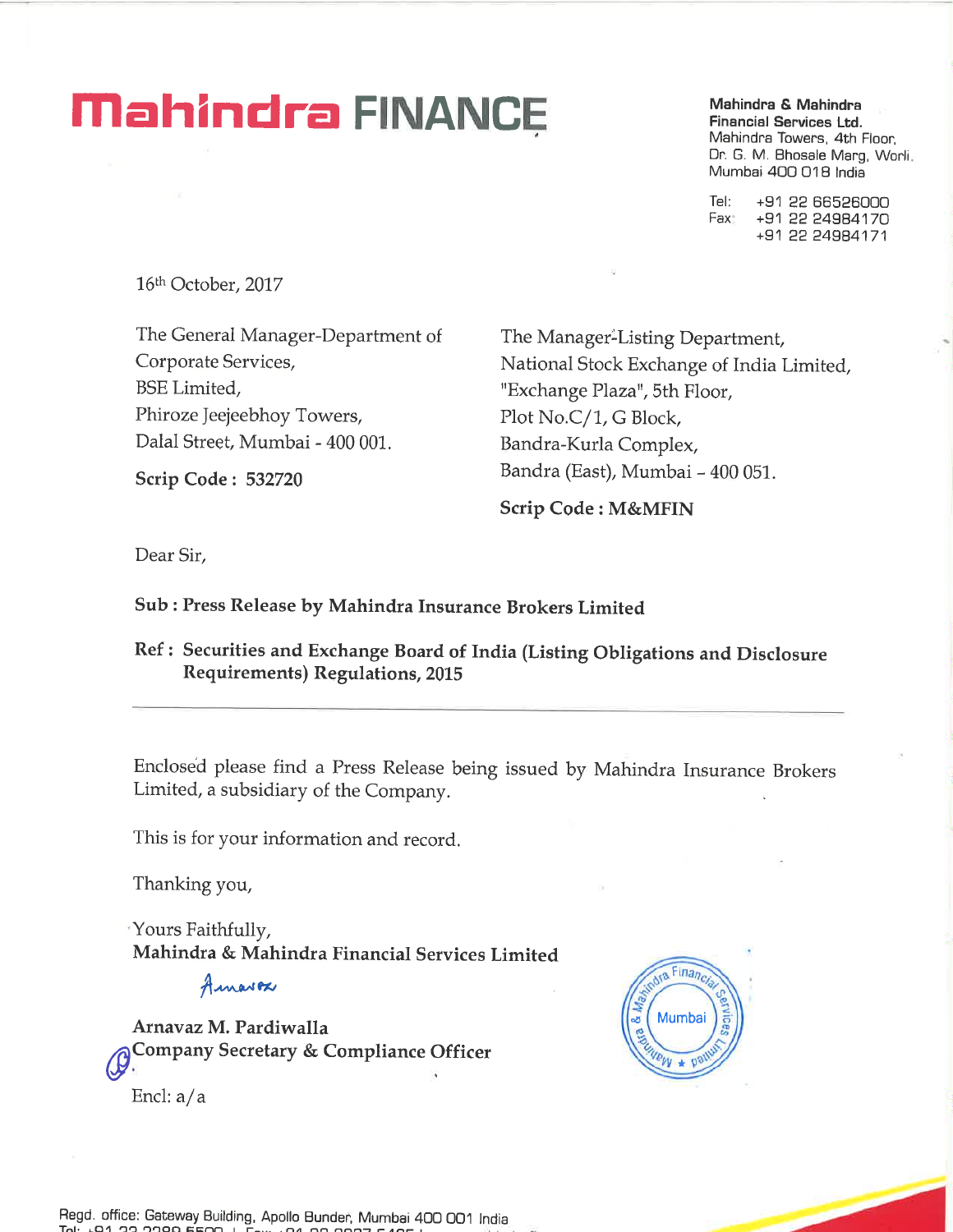

**PRESS RELEASE** 

# **Mahindra Finance attracts new investment with focus on increasing insurance penetration in Rural India**

- − **XL Group to acquire a 20% minority stake in Mahindra Insurance Brokers Ltd. (MIBL)**
- − **MIBL valuation at Rs.1,300 crores (approx. US\$ 200 million)**
- − **MIBL has serviced over 8 million cases since inception in 2004**

**Mumbai, October 16, 2017 –** Mahindra Insurance Brokers Ltd. (MIBL), a leading insurance broker primarily serving rural and semi-urban India, today announced that XL Group – through its subsidiaries a leading global insurer and reinsurer operating under the XL Catlin brand – is to acquire a 20% minority stake in the company, subject to satisfaction of customary closing conditions by all stakeholders. MIBL, a subsidiary of Mahindra & Mahindra Financial Services Ltd. (Mahindra Finance) and a licensed Composite Broker, has demonstrated noteworthy growth and profitability over the past 13 years. MIBL's current valuation is at Rs.1,300 crores (approx. US\$ 200 million).

The existing shareholder in MIBL, LeapFrog Financial Inclusion Fund, through its subsidiary Inclusion Resources Private Ltd (IRPL), currently holds a 15% equity stake in MIBL. It will purchase an additional 5% stake in MIBL from Mahindra Finance (taking its total equity stake in MIBL to 20%), and immediately sell the entire capital of IRPL to XL Group, subject to necessary regulatory approvals.

Since inception in 2004, MIBL has serviced over 8 million insurance cases, safeguarding the livelihoods of millions across rural India by protecting their assets and loans taken for buying tractors and vehicles.

XL Group will help support MIBL's endeavours to increase insurance awareness and penetration in underpenetrated markets and across under-served customers in rural India.

**Mr. Ramesh Iyer**, **Vice-Chairman & Managing Director, Mahindra Finance, President – Financial Services Sector and Member of the Group Executive Board of the Mahindra Group** said, "Mahindra Finance is one of the largest Non-Banking Financial Companies in India, with a focus on rural and semiurban markets. The investment by XL Group, a leading global insurance and reinsurance group with expertise in emerging markets, will help increase insurance penetration and drive positive change in the lives of rural India. We would like to thank LeapFrog for partnering with us earlier in our shared mission of industry leadership and social impact."

**Mr. Greg Hendrick, President, P&C Insurance and Reinsurance, XL Catlin,** said, "This minority investment plays to our commitment to emerging markets and to supporting insurance penetration in developing economies, helping improve economic resilience by closing the gap between economic and insured losses. It will also provide us a chance to better understand the primary retail insurance and distribution landscapes in the rapidly developing Indian market."

**Dr. Jaideep Devare, Managing Director, Mahindra Insurance Brokers Limited,** said, "MIBL has been adding value to customers across rural India through its innovative solutions and superior services. We want to introduce insurance ideas from the global markets, suitably adapted for the Indian market. MIBL would continue to focus on the rural and semi-urban areas, where insurance penetration is low and the need for social and economic progress that insurance inclusion can bring is high. We will welcome XL Group as a valuable partner to drive dialogue on these efforts."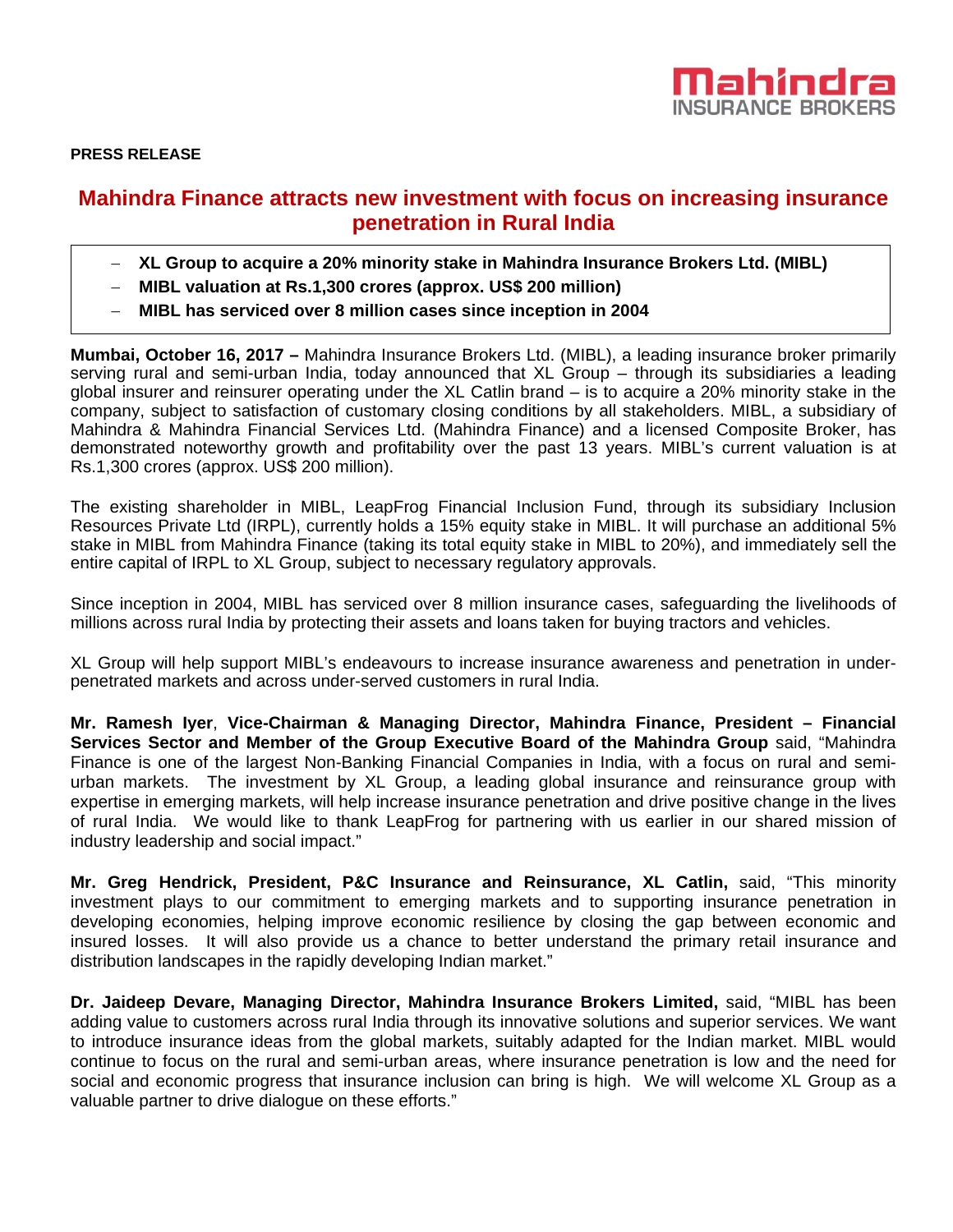

XL Group has a large shared service operation presence in India, at Gurugram and Bengaluru, operating under the brand XL Catlin. It provides business and underwriting support, claims administration, actuarial services, finance and accounting, and more. The Group also has a fully licensed reinsurance branch office also operating under the XL Catlin brand, in Mumbai.

The Mahindra Group has a significant footprint in rural India through the sale of utility vehicles, tractors, commercial vehicles, two-wheelers, and rural home loans. Mahindra Finance's rural financing is considered to be the cornerstone of poverty reduction, rural development and inclusive growth in many parts of the country.

Mahindra Finance has been serving the rural and semi-urban population by providing loans to low income groups through its extensive network of branches spreading over 1,100 locations in these geographies. Leveraging on these strengths, MIBL aims to become India's first company to rank among the Global Top 100 insurance brokers in revenue by 2020.

#### **About XL Group Ltd**

XL Group Ltd (NYSE:XL), through its subsidiaries and under the XL Catlin brand, is a global insurance and reinsurance company providing property, casualty and specialty products to industrial, commercial and professional firms, insurance companies and other enterprises throughout the world. Clients look to XL Catlin for answers to their most complex risks and to help move their world forward. To learn more, visit www.xlgroup.com

#### **About Mahindra & Mahindra Financial Services Limited**

Mahindra & Mahindra Financial Services Limited (Mahindra Finance), part of the Mahindra Group, is one of India's leading non-banking finance companies. Focused on the rural and semi-urban sector, Mahindra Finance has over 4.8 million customers and has an AUM of over USD 6 billion. Mahindra Finance is a leading vehicle and tractor financier and also offers fixed deposits and loans to SMEs. It has 1,178 offices across the country and is the first Non-Banking Finance Company from India to form a part of Dow Jones Sustainability Index. Mahindra Finance has been ranked 49th in the Top 50 "India's Best Companies to Work For 2016" by Great Place to Work® (GPTW) Institute in collaboration with The Economic Times.

Mahindra Finance's Insurance Broking subsidiary, Mahindra Insurance Brokers Limited (MIBL), is a licensed Composite Broker providing Direct and Reinsurance broking services.

Mahindra Rural Housing Finance Limited (MRHFL) a subsidiary of Mahindra Finance provides loans for purchase, renovation, construction of houses to individuals in the rural and semi-urban areas of the country.

Mahindra Asset Management Company Private Limited (MAMCPL), a wholly-owned subsidiary of Mahindra Finance, is acting as the Investment Manager of Mahindra Mutual Fund.

Mahindra Finance has a JV in US, Mahindra Finance USA LLC, in partnership with De Lage Landen, a subsidiary of Rabo Bank, for financing Mahindra tractors in US. Visit us at: www.mahindrafinance.com

#### **About Mahindra**

The Mahindra Group is a USD 19 billion federation of companies that enables people to rise through innovative mobility solutions, driving rural prosperity, enhancing urban living, nurturing new businesses and fostering communities. It has a leadership position in utility vehicles, information technology, financial services and vacation ownership in India and is the world's largest tractor company, by volume. It also enjoys a strong presence in agribusiness, components, commercial vehicles, consulting services, energy,